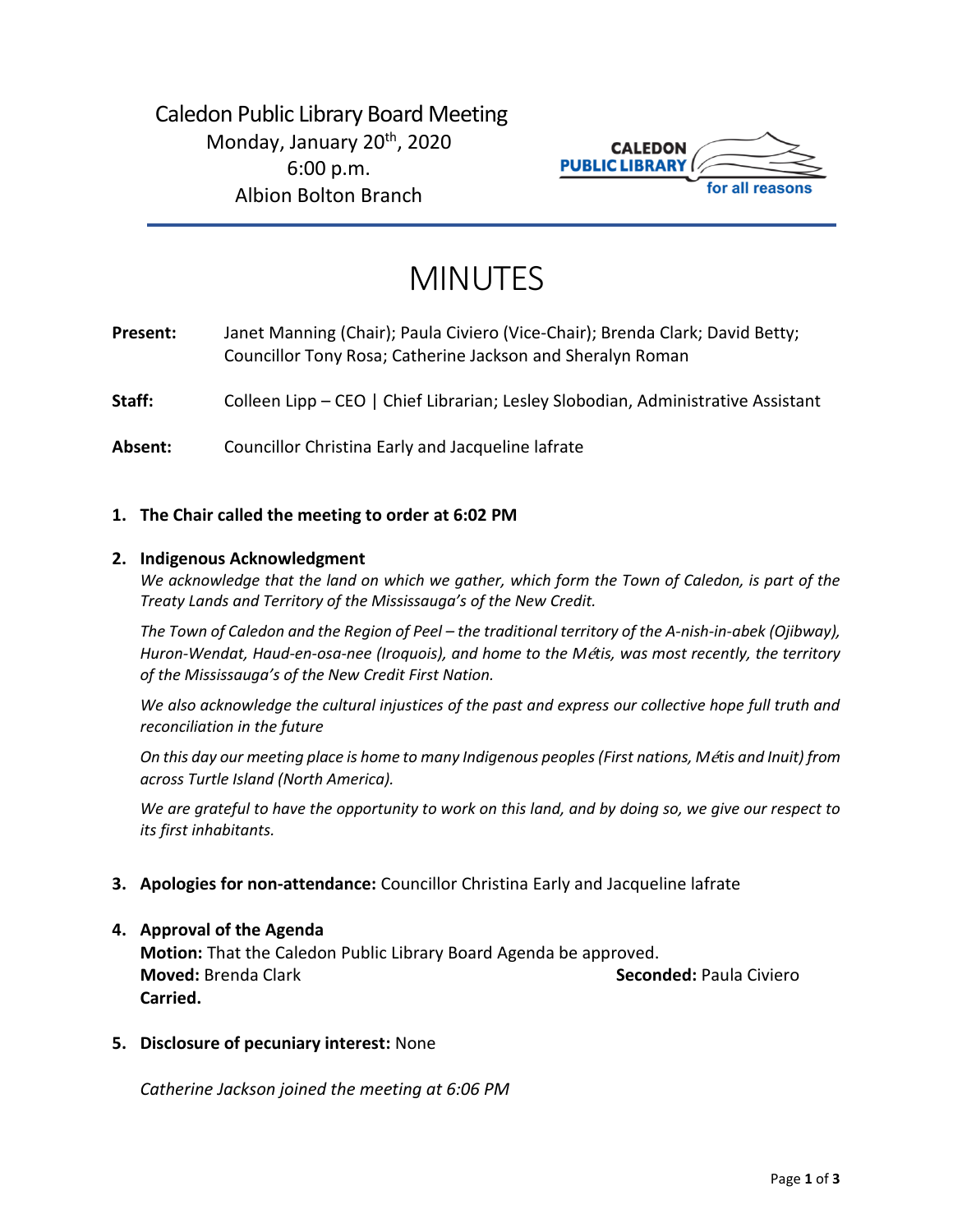#### **6. Consent Agenda**

- **a.** Minutes of the December 16, 2019 meeting
- **b.** CEO/Chief Librarian's Report
- **c.** Strategic Actions Update

**d.** Correspondence

**Motion:** That the Caledon Public Library receive all reports and correspondence within the consent agenda.

 **Carried.** 

**Moved:** Sheralyn Roman **Seconded:** Councillor Tony Rosa

#### **7. Business arising from the minutes:** None

#### **8. Staff Reports**

#### **a. Treasurer's Report and Financial Statements**

**Motion:** That the Caledon Public Library Board receive the Treasurer's Report and related financials.

**Carried.**

**Moved: Paula Civiero <b>Seconded:** Sheralyn Roman

#### **b. Quarterly and Year End Performance Measures and Statistics 2019**

**Motion:** That the Caledon Public Library Board receive the Quarterly and Year End Performance Measures and Statistics. **Moved:** Councillor Tony Rosa **Seconded:** Paula Civiero **Carried.** 

#### **c. Operational Policy Report**

**Motion:** That the Caledon Public Library Board approve and adopt the revised Operational Policy.

**Carried.**

**Moved:** David Betty **Seconded:** Paula Civiero

#### **d. Privacy Policy Report**

**Motion:** That the Caledon Public Library Board approve and adopt the revised Privacy Policy.

**Carried.**

**Moved:** David Betty **Seconded:** Councillor Tony Rosa

#### **e. 2019 Strategic Actions Report**

**Motion:** That the Caledon Public Library Board receive the 2019 Strategic Actions Report **Moved:** Sheralyn Roman **Seconded:** Paula Civiero **Carried.**